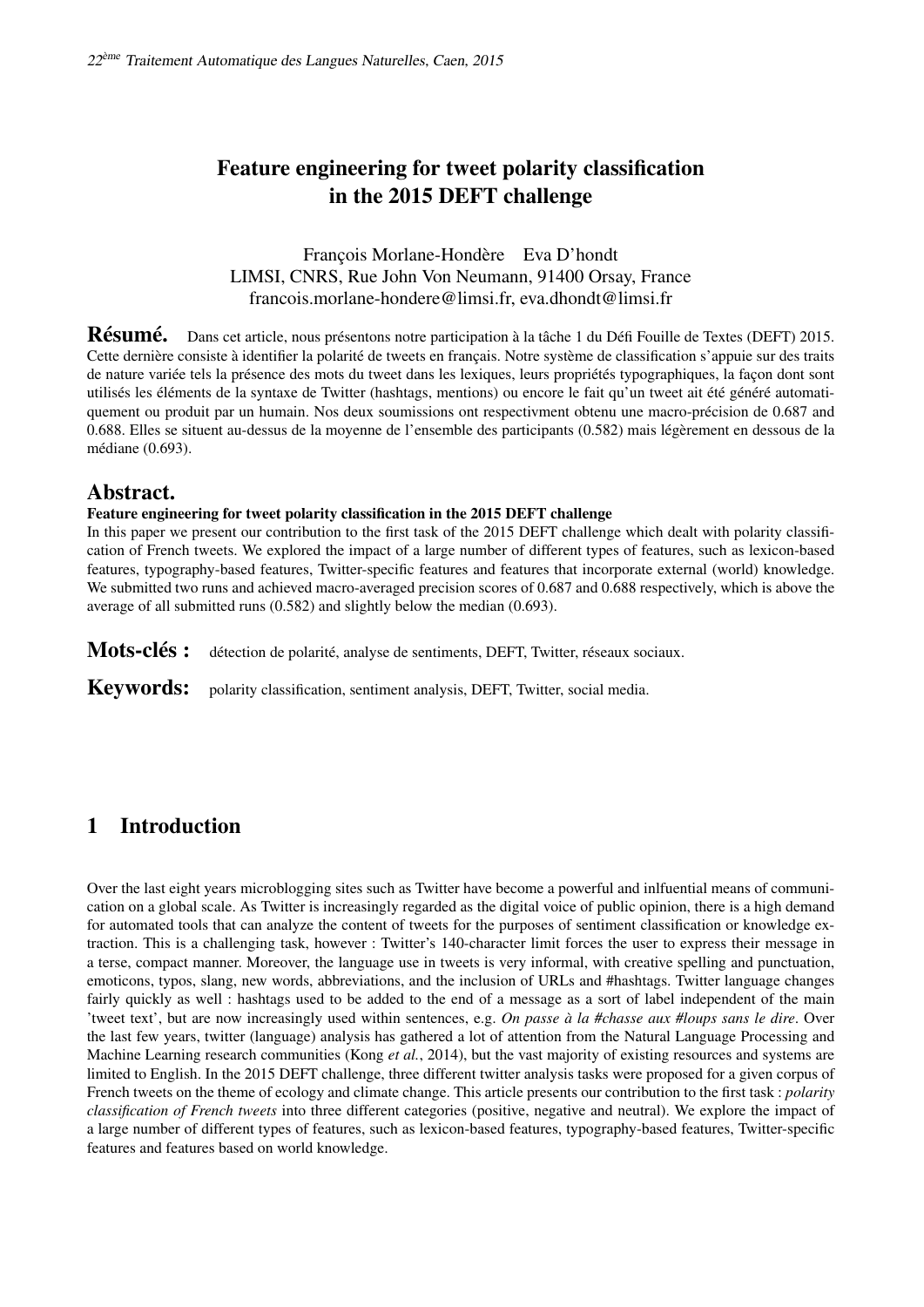# 2 DEFT 2015 task and corpus

The first task of the 2015 DEFT challenge constituted *polarity classification of French tweets*. In the task description, polarity was defined as expressing either an opinion, sentiment or emotion <sup>1</sup>. A given tweet had to be assigned one label, either *positive*, *negative*, *neutral*, and there was no *mixed* or other residual category. Please note that the polarity was assigned to the tweet as a whole, i.e. on message level (cf. task B of the SemEval 2013 challenge<sup>2</sup>).

The DEFT 2015 corpus consisted of about 15,000 tweets on the topic of climat change, which were collected in the context of the uComp project<sup>3</sup>. The training and test set were released separately and contained 7,929 and 3,383 tweet IDs, respectively. We used the downloader program made available by the track organizers to download the individual tweets. For some IDs, however, the corresponding tweet was no longer available. As a result we trained and evaluated our system on a training and test set of 7,830 and 3,381 tweets respectively.

Please note that the features described in section 3.2 are only generated over the actual text of the tweet and that we did not use any twitter meta-data such as timestamps, username, ... as additional features.

While the tweet corpus was clean (i.e. no formatting errors), the annotations in the training set were rather inconsistent at times. For example, the following tweet text appeared 9 times in the training corpus (each time retweeted to another user but containing the exact same message) but it was classified five times as positive, three times as negative, and one time as having a neutral polarity.

*@lalibrebe 10° à Werchter. 35° à Werchter. Le réchauffement climatique accélère.* https://t.co/x1JS7Tox3C *Merci de RT.*

# 3 System description

# 3.1 Classifier

Like Pak & Paroubek (2010), we build a polarity classifier using the multinomial Naïve Bayes classification algorithm (as implemented in the Weka 3.6 toolkit). This algorithm yielded similar performance to SVM models but was much faster.

# 3.2 Features

## 3.2.1 Unigrams

Word  $n$ -grams are sequences of  $n$  words extracted from a given text. Baseline classification systems generally use n-gram features, as they generally yield good performance and are computationally cheap to compute. A classic approach consists in combining them with other features to achieve higher accuracy.

In our system, we used (the presence of) the 450 most discriminating unigrams – 1-grams – in the training corpus, as calculated by the InfoGainAttributeEval function implemented in Weka 3.6.12 (Hall *et al.*, 2009), as the basis classification features. As its name suggests, this function computes the information gain of each feature in respect to the polarity of the tweets. Following Pang *et al.* (2002), we defined these features as binary, that is, the feature capture the presence of a unigram term in a given tweet, irrespective of its frequency.

## 3.2.2 Lexicons

A traditional approach in polarity (or sentiment) classification is that of dictionary look-up methods using lists of *positive* and *negative* words, usually nouns, verbs and adjectives. Such lexicons can be used in many ways. We chose to compile several lexicons and generate features that denote the presence of a term in each lexicon as a binary feature.

<sup>1.</sup> https://deft.limsi.fr/2015/guideAnnotation.fr.php

<sup>2.</sup> http://www.cs.york.ac.uk/semeval-2013/task2/

<sup>3.</sup> http://www.ucomp.eu/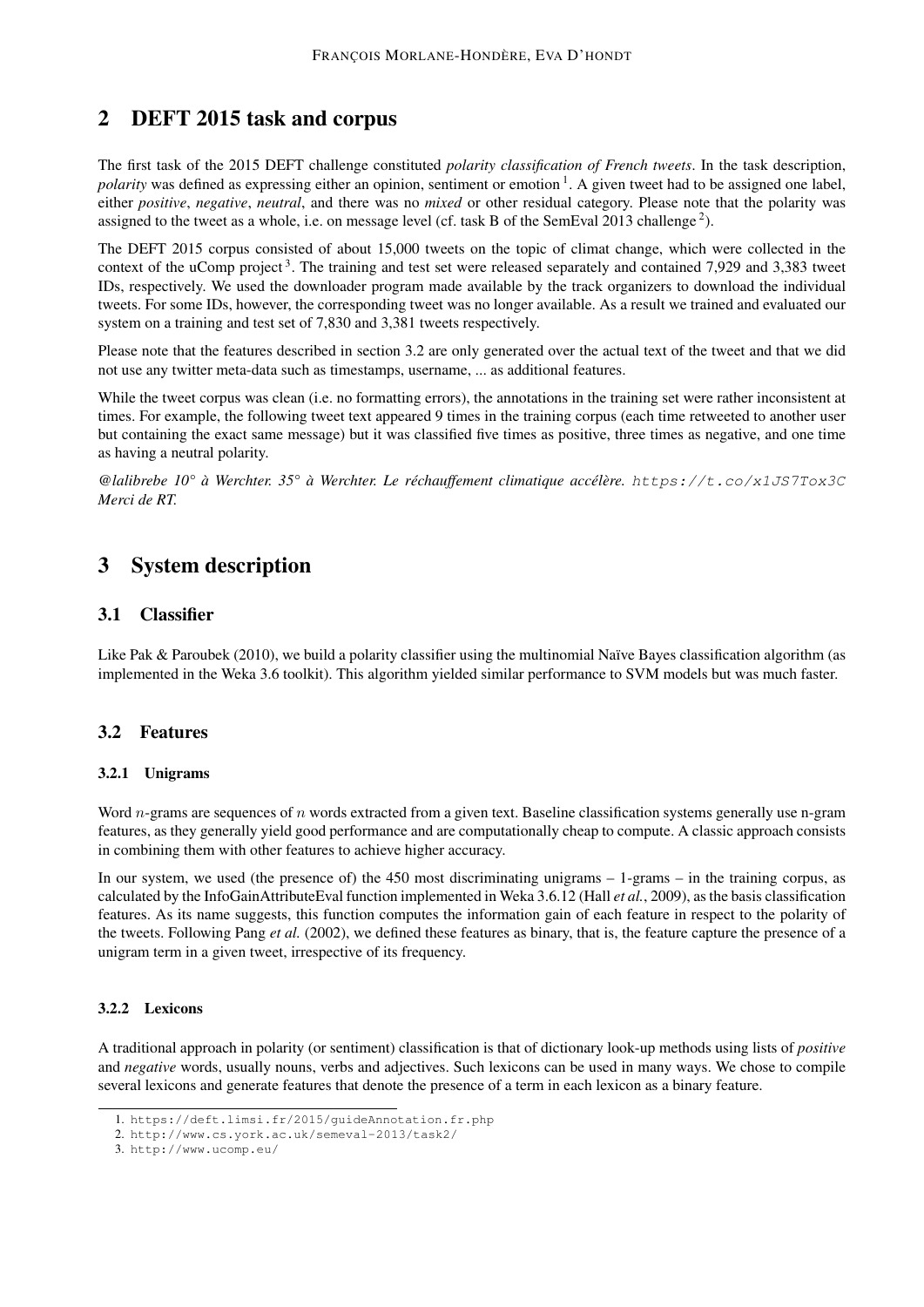For this task we chose to work with relatively small lexicons so that we would be able to manually check their content. By doing so, we could identify and remove polysemous words, thus eliminating potential sources of noise (see examples below). Table 1 indicates the number of words in each lexicon. Overall, we have a higher coverage of negative words.

| Lexicon name                            |            | # of positive words | # of negative words |
|-----------------------------------------|------------|---------------------|---------------------|
| Polarimots                              |            | 54                  | 363                 |
| Dictionnaire électronique des Synonymes | nouns      | 242                 | 355                 |
|                                         | verbs      | 210                 | 384                 |
|                                         | adjectives | 377                 | 489                 |
| Swear words                             |            |                     | 102                 |
| Complementary                           |            | 10                  | 17                  |
| total                                   |            | 893                 | .710                |

TABLE 1 – Number of words included in each lexicon.

Polarimots Polarimots<sup>4</sup> is a lexicon containing 7,483 French nouns, verbs, adjectives and adverbs whose polarity positive, negative or neutral – has been semi-automatically annotated (Gala & Brun, 2012). There are three degrees of annotation confidence. We built a positive and a negative lexicon from the positive and negative words whose annotation confidence is the highest, i.e. when all the annotators agreed (Gala  $\&$  Brun (2012) showed that including annotations that have a lower agreement score slightly degraded the performance of a polarity classification system).

*Dictionnaire électronique des Synonymes* A second series of six lexicons was built using the *Dictionnaire électronique des Synonymes* <sup>5</sup> – DES –, a French thesaurus containing 203,311 synonyms (Manguin *et al.*, 2004). We manually built sets of ten seed words for nouns, adjectives and verbs, in the positive and negative polarity, respectively. Two of the six resulting seed sets can be seen below :

- Positive adjectives : *beau*, *gentil*, *intelligent*, *utile*, *agréable*, *sympathique*, *honnête*, *prudent*, *propre*, *bon*
- Negative nouns : *scandale*, *désastre*, *violence*, *mensonge*, *douleur*, *agression*, *tristesse*, *peur*, *haine*, *mort*

Then, assuming that the polarity of a word is propagated through its synonyms (Rao & Ravichandran, 2009), we extracted all the synonyms of the seeds. Below are some of the synonyms of the seed words listed above :

- Synonyms of positive adjectives : *consciencieux*, *euphorique*, *digne*, *peinard*, *humanitaire*, *moral*, *reposant*, . . .
- Synonyms of negative nouns : *colère*, *terreur*, *mystification*, *agitation*, *lâcheté*, *rancune*, *inquiétude*, . . .

The automatic expansion was followed by a manual filtering of the extracted synonyms in which we removed polysemous terms, like *salade* ('salad'), which can be used as a synonym of *mensonge* ('lie').

Although we took care to choose relatively monosemous seeds, some synonyms tend to have multiple meanings. Thus, the extraction of second degree synonyms – synonyms of the synonyms of the seeds – was found to be too noisy and was therefore abandoned.

One of the limitations of the use of the DES is that it was built from traditional dictionaries and thesauri written between 1864 and 1992 (François *et al.*, 2003). Thus, the DES reveals some discrepancies with today's French usage – especially on Twitter – that we had to rectify. For example, the word *bath* – a synonym of *beau* ('beautiful') – is not used in French since the 1970's.

Swear words and insults A list of swear words and insults was compiled from the Web<sup>6</sup> with the assumption that these words tend to be associated uniquely with a negative mood.

Interestingly, polysemy is also a problem here. For example, the words *fumier* ('manure') and *ordure* ('garbage') can both be figuratively used to refer to a despicable person. But in the corpus, they occur in their proper meaning, in positive or neutral tweets :

<sup>4.</sup> http://polarimots.lif.univ-mrs.fr/

<sup>5.</sup> http://www.crisco.unicaen.fr/des/

<sup>6.</sup> http://francais-oral.wikispaces.com/Lexique+des+insultes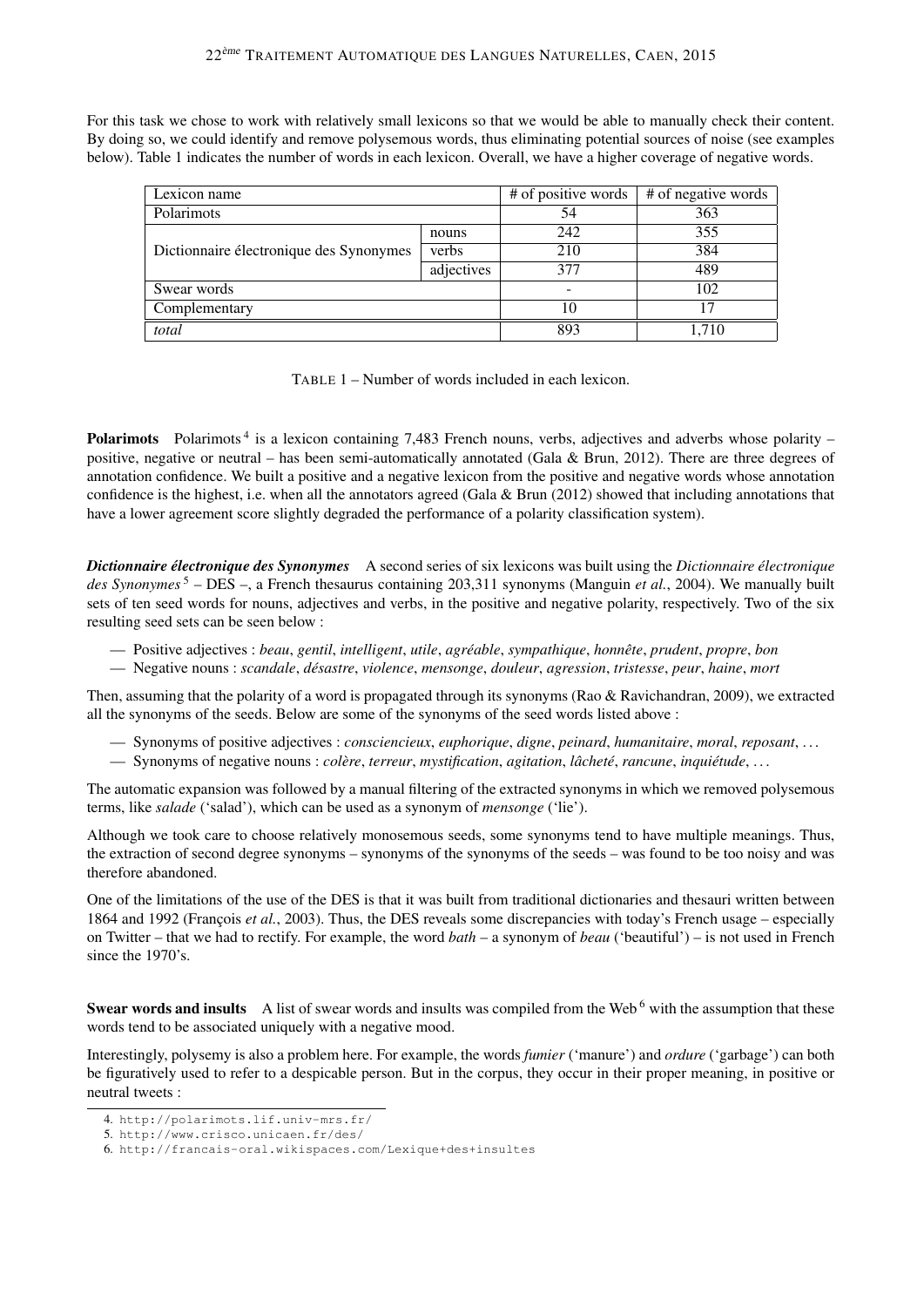— *Quand le fumier de cheval sert à se chauffer, un beau projet de #methanisation à @Caenlamer* http://t.co/ rRZiKQLePQ (+)

— *@DrDree\_ non non je parlais en fait de l'ecologie. Puis je suis arrive aux problemes de la gestion des ordures* (=) We manually went through the list to discard such words.

Complementary lexicon These are two small lists of additional positive and negative words we found in the training corpus and that were not already included in other lexicons.

### 3.2.3 Handling negation

The assumption that positive words occur in positive tweets and negative words in negative ones is not as straightforward as it may sound : Many contextual phenomenons or stylistic factors can affect the meaning – and, thus, the polarity – of words. Benamara *et al.* (2012) showed that different types of negation can affect polarity in different ways.

We handled this highly complex problem with a simple – simplistic – polarity shifting system consisting in regular expressions checking for the following words : *pas* ('not'), *aucun* ('none'), *jamais* ('never'), *non* ('no'), *peu* ('few'), *ni* ('nor') and *rien* ('nothing'), in a window of two words before and after occurrences in tweets of words found in our lexicons. Like the previous features, the polarity shifter feature is binary : If a polarity shifter is found in the context of a word included in a positive (resp. negative) lexicon, then the value of its negative (resp. positive) counterpart is set to 1.

### 3.2.4 Term extraction on the training corpus

Using the Alchemy<sup>7</sup> keyword and entity extraction software, we processed the positive, negative and neutral subsets of the training corpus to obtain the most discriminating (multiword) features for each subset. Alchemy uses deep learning to find dependencies between words over large corpora. We used the extracted words and phrases as additional weighted binary features in our second submitted run : While the presence (resp. absence) of an extracted term in a given tweet resulted in a 1- (resp. 0-) value, the feature weight was a normalized version of the extraction score that Alchemy returned for that term. This way the presence of an extracted term for which Alchemy had a low confidence score had less impact on the classification process than that of a term with a high confidence score.

### 3.2.5 Twitter-specific features

Following Arakawa *et al.* (2014), we call *Twitter-specific features* the commands and conventions used by Twitter users in their posts. Two recurring commands are the hashtag (#), used to turn words they are added to into clickable tags, and the *at* sign (@), used to mention or to reply to another user. We used the presence of hashtags and mentions and their location in tweets (i.e. in the beginning of the tweet or in the end end) as binary features. The number of hashtags or mentions was not found to be relevant, as well as the presence of the mention *RT* (*retweet*), which is used to share a tweet with a users followers.

### 3.2.6 Extracting information from tinyURLs

Presence of tinyURL We observed that the majority (5849 out of 7830) of tweets in the training set contain at least one tinyURL. While not a very strong feature, a tweet without a tinyURL has a relative higher probability of belonging to the positive or negative category than the neutral one. Taking the presence of tinyURLs into account lead to small but significant improvements.

Generation history of tweet For a secondary feature based on the tinyURLs, we explored how the actual text in the tweet is generated. We found that for a substantial number of tweets in the training set, the tweet text was either the title or introductory sentence of the online article or post it referred to. These tweets are the result of (semi-)automatic sharing of online content with minimal human interaction. We hypothesized that such tweets are more likely to belong to the neutral

<sup>7.</sup> http://www.alchemyapi.com/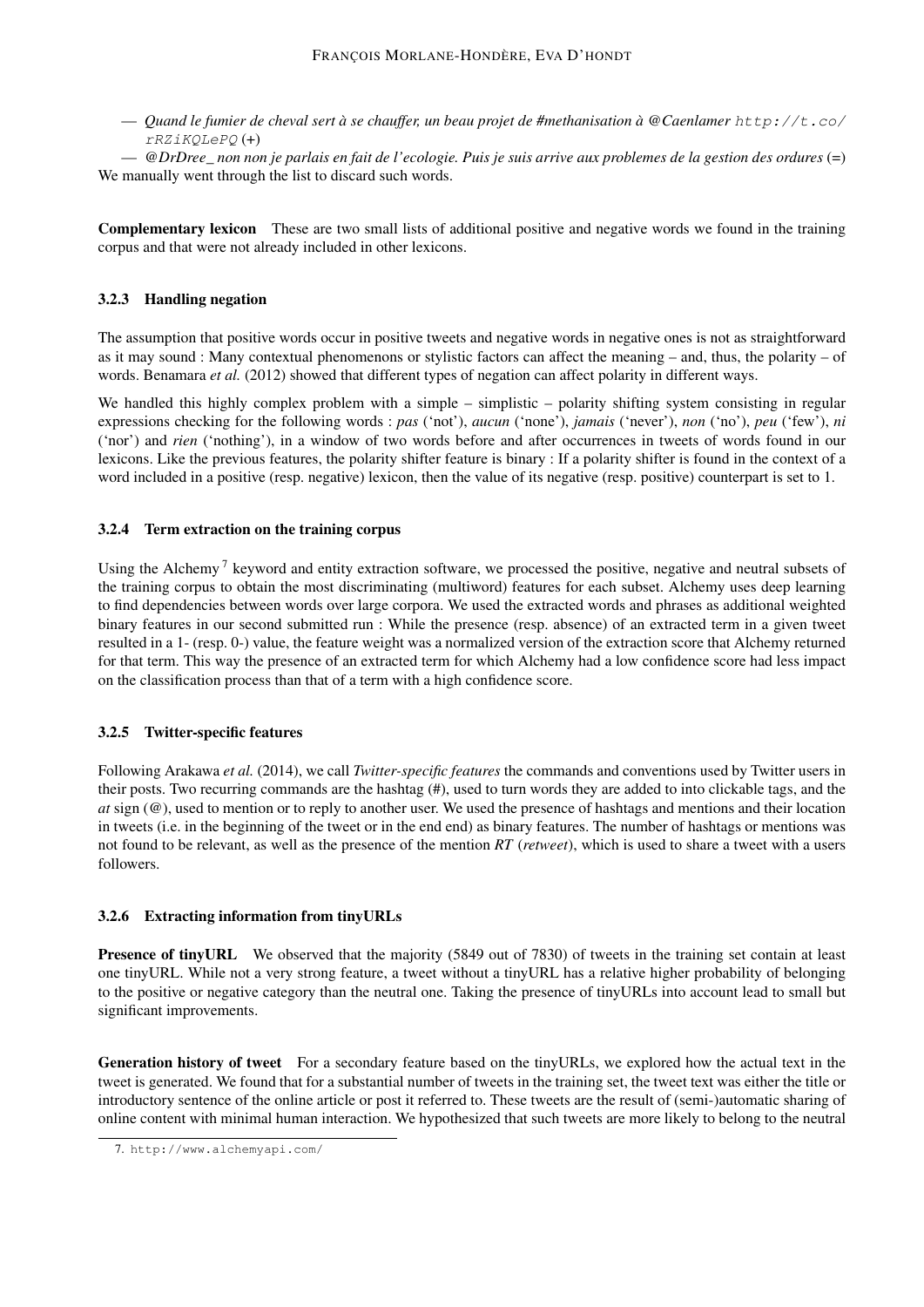category, and that tweets which express a positive or negative opinion on a subject would contain more information written by the user (either in the form of adding hashtag to specify the information, or by an accompanying sentence that comments on the content of the article or post). We therefore added a feature that categorized a tweet as either "human" (written by a human and containing novel information), "automatic" (the result of automatic sharing of existing content with minimal manual editing) or "unknown" (a surplus category of tweets for which we lacked information to determine the level of human interaction). The features were created as follows : For each tweet, we extracted the tinyURL (if present) and downloaded the title and introductory sentence(s) from the corresponding webpage. If the text in the tweet matched with (part of) the title and introductory sentences, the tweet was categorized as "automatic". If not the case, for example, because extra information was added in the form of extra hashtags, or the tweet text was an own comment or summary of the referenced article, the tweet was categorized as "human" <sup>8</sup>. Please note that we used fuzzy matching as implemented in the FuzzyWuzzy Python package<sup>9</sup> to account for small edits in the original texts. For example in the following tweet

#### *"On passe à la #chasse aux #loups sans le dire" via Pescalune* http://t.co/KiD1N1Oq7v,

certain words in the tweet have been converted into hashtags by the user while the phrase still corresponds to the title of the referenced article. By allowing fuzzy matching with a moderately high threshold (>70%) we can still identify these "reposted" tweets. For those tweets for which we were not able to extract information on the article or post (either because of time-out errors, or difficulties in parsing the returned html), the label "unknown" was given. This category is fairly small : 525 out of 7830 tweets.

Content classification of the referenced webpages We also experimented with a third feature which was based on the content of the referenced webpage. We manually categorized a subset of the URLs in the training set into the following 6 categories : *combo* (websites such as www.scoop.it where users can share and publish content from other sources), *ecoBlog* (websites dedicated to ecology), *news* (news sites), *polBlog* (political blogs and websites from political parties), *science* (webpages from universities or research facilities), *other*. For each website we extracted the domain name as well as the website description and keywords from its main page. This data was then used to train a separate classifier that would classify an unseen url (and extracted information from the associated website) into the relevant category. The lack of coherence in website description and overall quality of the meta description of the websites lead to a very sparsely trained and unreliable classifier. We therefore opted not to use this feature in the submitted runs.

#### 3.2.7 Smileys

We observed three kinds of smileys in the training corpus :

- typographic smileys. They are *compositional* smileys built with letters, numbers and ponctuation marks used to mimic eyes, noses and mouths. We found two different types of typographic smileys :
	- Western-style smileys :  $:-)$  :  $D : p$
	- Japanese-style smileys (or *kaomojis*) : O\_o O\_\_O -\_-'
- graphic smileys. They are Unicode characters :  $\circledast\circledast$

We built two separate sets of regular expressions to check for the presence of positive and negative typographic smileys in the tweet text. Likewise, two lists of graphic smileys were built using web sources <sup>10</sup>. For a given tweet, the value of the features containsPosSmiley and containsNegSmiley is 1 if one or several positive – resp. negative – smiley(s) is (are) found in the message.

Please note that we disregarded *neutral* smileys. Smileys are by their very nature means of expressing emotion, so the existence – and actual usage – of neutral ones seems unlikely : This assumption was confirmed by an analysis of the corpus as we did not find any occurrence of what might be considered a neutral smiley, i.e.  $:-|$ , in either the train and test corpora.

<sup>8.</sup> If the tweet did not contain an tinyURL, i.e. was written from scratch, is was classified as "human" as well.

<sup>9.</sup> https://github.com/seatgeek/fuzzywuzzy

<sup>10.</sup> http://unicode-table.com/fr/search/?q=emoticons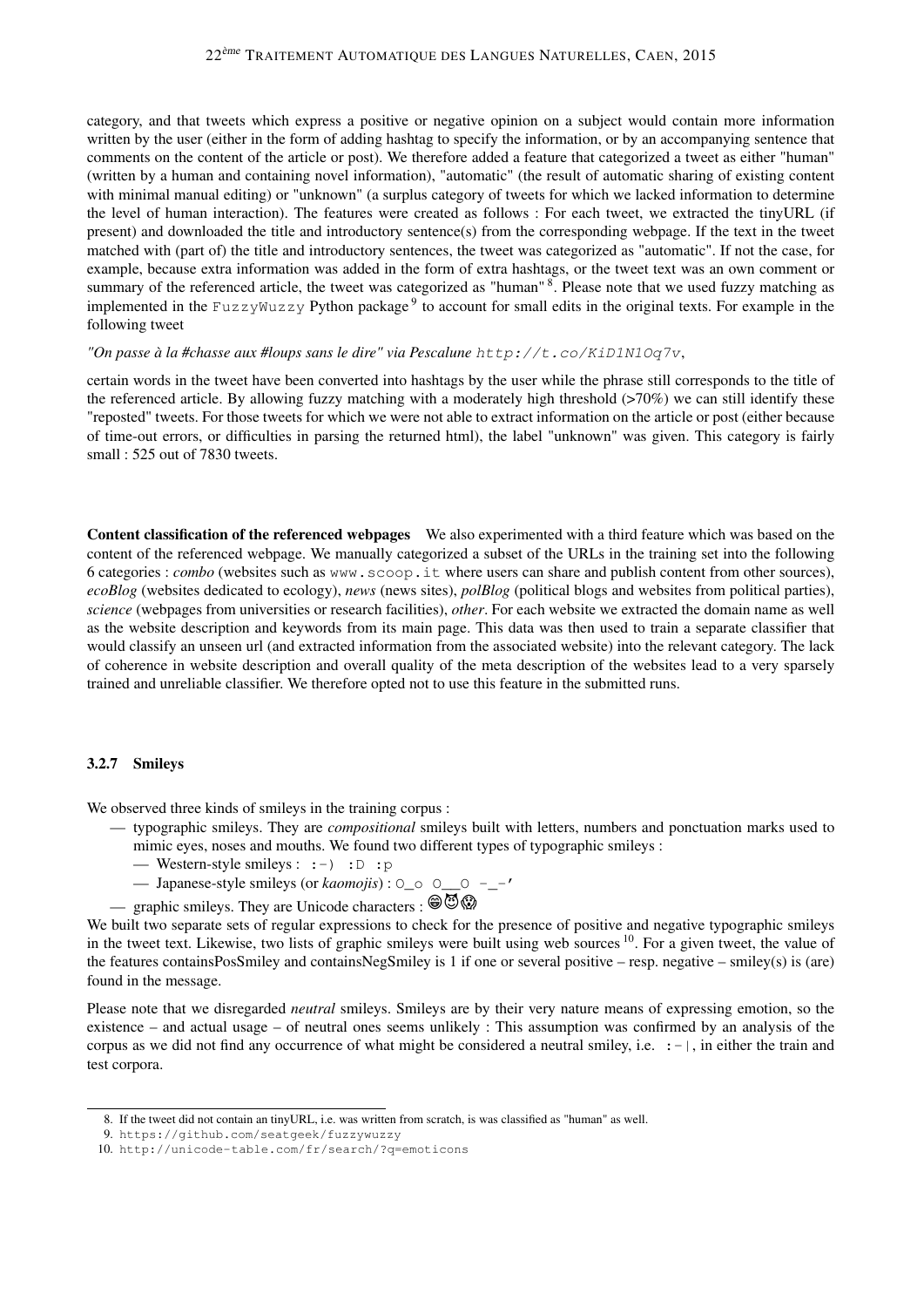## 3.2.8 Punctuation marks

Like smileys, punctuation is a common means of expressing emotion or intention in textual content. For the task, we considered five types of punctuation marks : exclamation marks, question marks, ellipsis, comma and quotation marks. The presence (or absence) of each punctuation mark resulted in a binary feature. Although exclamation marks are somewhat ambiguous – they can be associated to both joy and anger –, they can be useful to discriminate between positive/negative tweets and neutral ones. Question marks are relevant for polarity classification in that they can be used in rhetorical questions. Such questions often carry a negative polarity, as in the two examples below :

- *Bravo @RoyalSegolene ;Encore merdé, encore cédé :-( Après tout, l'écologie, c'est un truc de bobo, n'est-ce pas ?* http://t.co/7hqIzMjYKf (-)
- *Comment imaginer une pareille chose ? ? ? ? ? ? ? ? La SQ démantèle un réseau de voleurs d'huile de friture* http://t.co/7IOQVrCO9o (-)

Ellipsis is also interesting in that it can denote sarcasm :

- *L'écologie, cette valeur de gauche... Ecotaxe : la carte des projets locaux menacés* http://t.co/HBARJ3AyyT *via @lemondefr* (-)
- *Abandonner l'écotaxe le jeudi et recevoir Schwarzenegger le lendemain pour parler de lutte contre le réchauffement climatique... Logique.*  $(+)^{11}$

The detection of the presence of quotation marks is more stringent than that of question or exclamation marks. This binary feature is only set to 1 if one or two – consecutive – words are quoted. By adding this constraint, we wanted to focus on sarcastic usage of quotations marks :

- *Chaleur et électricité "propre" ?,quelle idée saugrenue,la géothermie .....*http://t.co/cLpnsFLqLX (-)
- *On se fait maintenant expliquer pourquoi on se fait ROULER pour "notre bien" avec les #éoliennes #HydroQuébec à #rdieconomie #RadioCanada* (-)

## 3.2.9 Miscellaneous features

Interrogative markers This binary feature indicates the presence of an interrogative marker out of a manually compiled list, i.e. *quel* ('which'), *quoi* ('what'), *comment* ('how'), *combien* ('how much'), *pourquoi* ('why'), in the tweet text. The aim of this feature is to improve the identification of rhetoric questions (cf. 3.2.8).

Case This feature indicates the presence of a series of 50 characters in uppercase :

— *REFUS DE S'ATTAQUER AUX CAUSES DU PROBLÈME, INTRINSÈQUES AU CAPITALISME..* http://t. co/NVfSeu9TL9 (-)

We assume that this is a mark of emotion and that it will not be found in neutral tweets.

Repetition This feature is set to 1 if the tweet includes a sequence of 3 identical characters :

— *@Lorenzo75019 Ah ouiiiiii c'est vrai mdddddrr c'est développement durable qui me fait rire :) mais bon je me moque pas* (-)

As for the Case feature, we assume that repetitions are emotional markers.

Separators These three binary features indicate the presence of a vertical bar (*|*), a square (∎) or a right-pointing triangle (▸) in the tweet. These characters are exclusively used as separators in automatically-generated tweets. However, they were not found discriminating and, therefore, removed from the final set of features.

<sup>11.</sup> Although being positively annotated, the polarity of this tweet is definitely negative.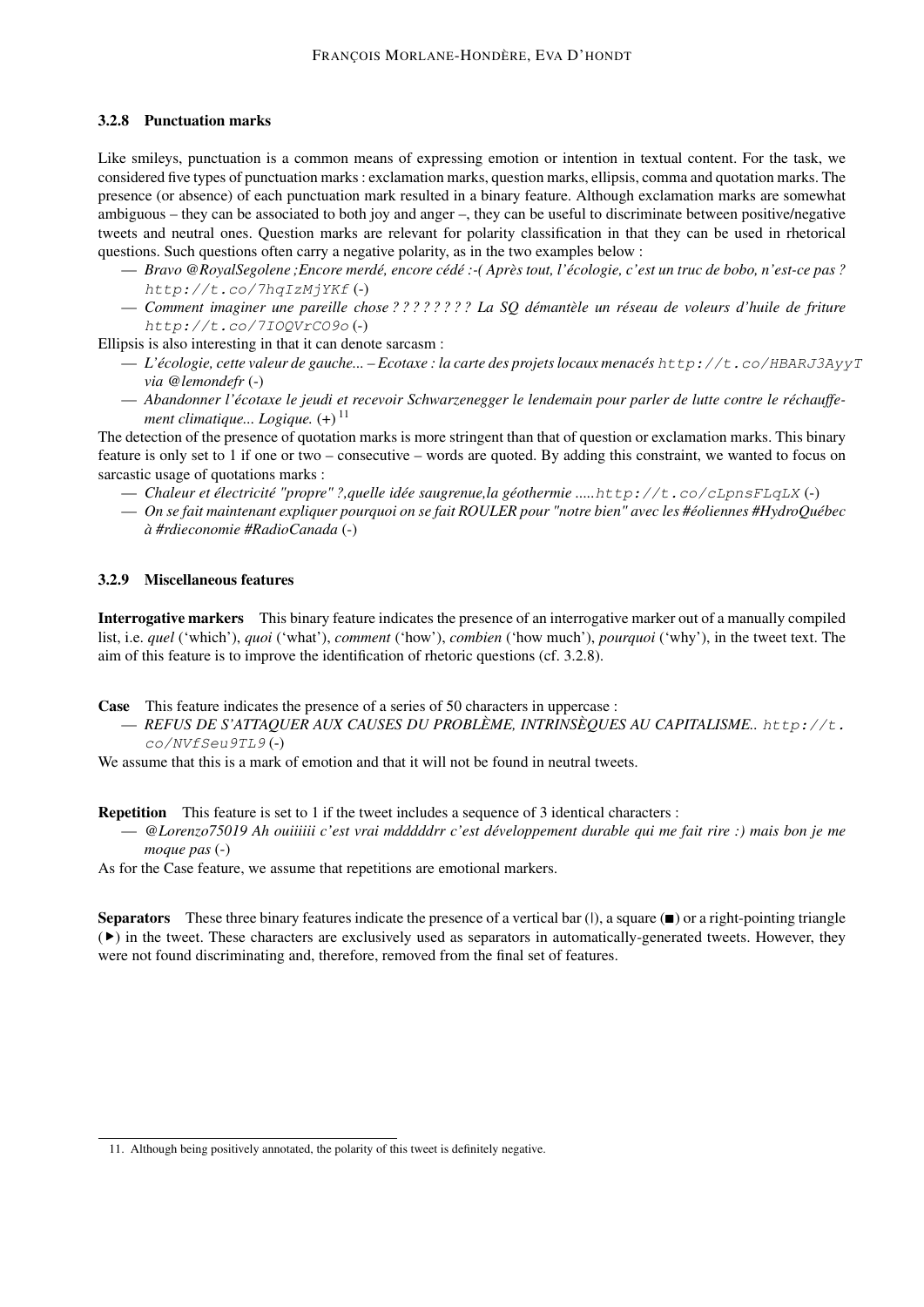#### $\overline{\mathbf{4}}$ **Submitted runs**

| Feature Group             | <b>Feature Name</b>         | Run 1        | Run 2        |
|---------------------------|-----------------------------|--------------|--------------|
| Unigrams                  |                             | $\checkmark$ | ✓            |
| <b>Lexical Features</b>   | inLexiquePosPolarimots      | $\checkmark$ | $\checkmark$ |
|                           | inLexiqueNegPolarimots      | $\checkmark$ | $\checkmark$ |
|                           | inLexiqueNegDESadj          | $\checkmark$ | $\checkmark$ |
|                           | inLexiqueNegDESnom          | $\checkmark$ | $\checkmark$ |
|                           | inLexiqueNegDESver          | $\checkmark$ | $\checkmark$ |
|                           | inLexiquePosDESadj          | $\checkmark$ | $\checkmark$ |
|                           | inLexiquePosDESnom          | $\checkmark$ | $\checkmark$ |
|                           | inLexiquePosDESver          | $\checkmark$ | $\checkmark$ |
|                           | inLexique d'injures         | $\checkmark$ | $\checkmark$ |
|                           | <b>InLexiquePosManuel</b>   | $\checkmark$ | $\checkmark$ |
|                           | inLexiqueNegManuel          | $\checkmark$ | $\checkmark$ |
|                           | inLexiquePosSite            | $\checkmark$ | $\checkmark$ |
| Negation                  |                             | $\checkmark$ | $\checkmark$ |
| TermExtraction            | inTermsPosTrainingSet       |              | $\checkmark$ |
|                           | inTermsNegTrainingSet       |              | $\checkmark$ |
|                           | inTermsNeutralTrainingSet   |              | $\checkmark$ |
| Twitter-specific Features | @inTweet                    | ✓            | $\checkmark$ |
|                           | @inBeginTweet               | $\checkmark$ | $\checkmark$ |
|                           | @atEndTweet                 | $\checkmark$ | $\checkmark$ |
|                           | #inTweet                    | $\checkmark$ | $\checkmark$ |
|                           | #inBeginTweet               | ✓            | $\checkmark$ |
|                           | #atEndTweet                 |              | $\checkmark$ |
|                           | containsRT                  |              |              |
|                           | numberOf@                   |              |              |
|                           | numberOf#                   |              |              |
| tinyURL                   | containsTinyURL             |              |              |
|                           | writtenByHuman              |              |              |
|                           | catOfTinyURL                |              |              |
| Smileys                   | containsPosSmiley           | ✓            |              |
|                           | containsNegSmiley           |              |              |
| Punctuation               | containsExcl                |              |              |
|                           | containsMultiExcl           |              |              |
|                           | containsQuestionMark        | $\checkmark$ | $\checkmark$ |
|                           | containsQuotation           | $\checkmark$ | $\checkmark$ |
|                           | containsElipsis             | $\checkmark$ | $\checkmark$ |
|                           | containsSemiColon           | $\checkmark$ | $\checkmark$ |
| Miscellaneous Features    | containsInterrogativeMarker | $\checkmark$ | $\checkmark$ |
|                           | containsUpperCase           | $\checkmark$ | $\checkmark$ |
|                           | containsRepitition (>3)     | ✓            | $\checkmark$ |
|                           | containsSeparators          |              |              |

TABLE 2 – Overview of features used in two official submissions

#### $\overline{5}$ **Results**

The classification scores of the two submitted runs can be found in Table 3. We find that adding the terms extracted by the third-party Alchemy software has positive effect on classification, particularly in identifying negative tweets, which is nevertheless so small to be insignificant. Compared to the other submitted runs our system performed slightly below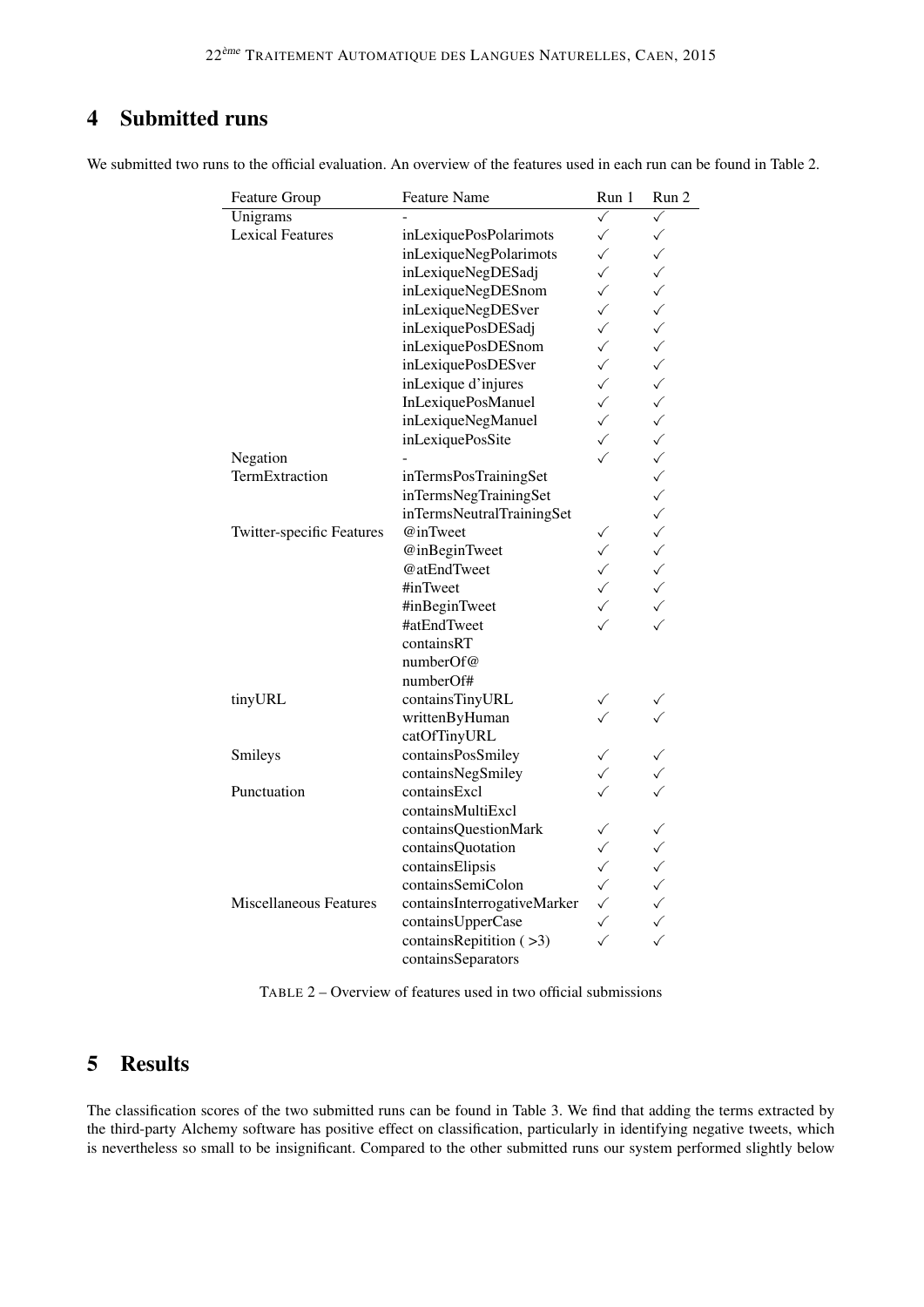average and is bulked with the main group of participants. The three top-scoring systems achieved macro-averaged scores of near 73%.

| Precision | Run1  | Run2                | $\alpha$ average (of all submissions for 12 groups) | median (of all submissions for 12 groups) |
|-----------|-------|---------------------|-----------------------------------------------------|-------------------------------------------|
| micro     | 0.676 | $^{+}$ 0.672 $^{-}$ |                                                     |                                           |
| macro     | 0.687 | 0.688               | 0.582                                               | 0.693                                     |

TABLE 3 – Results for submitted runs (expressed in micro- and macro-averaged precision

# 6 Discussion

We performed a subtractive analysis to investigate the (relative) influence of each set of features used in Run1. Table 4 shows the result of the removal of each feature set from the entire set of features. We see that the removal of the unigrams has the biggest influence on the general macro-precision. This is not surprising as the unigrams are by far the biggest set of features – 450 – and that they have been selected according to their discriminative potential. Some of the most discriminative words according to Weka's InfoGainAttributeEval function are *contre* ('against'), *menacée* ('endangered'), *espèce* ('species'), *solaire* ('solar'), *fromage* ('cheese') and *banque* ('bank'). Although *contre* ('against') and *menacée* ('endangered') – in the phrase *espèce menacée* ('endangered species') – seem to be negatively-valenced words, the presence of a word like *fromage* ('cheese') is quite surprising. This is actually due to the fact that there are, in the corpus, more than 35 retweets of a website article entitled *Le fromage, une espèce menacée ?*. These tweets being negatively annotated, the presence of the word *fromage* in a tweet has been identified as a good indicator for negative polarity. Thus, the repetition of tweets in the corpus is a bias that may lead to overfitting : Performing a simple information gain computation – as we did – does not seem to be a robust strategy.

The lexicon-based features are the second most influential features. Although most of the words in these lexicons have been chosen according to their polarity regardless of the corpus theme, and despite the many contextual phenomena – like irony – which can shift a words polarity, the simple assumption that positive and negative words are used in positive and negative tweets seems to hold.

The twitter features and the use of tinyURLs have a smaller influence, but a positive one. On the other hand, we can see that the last three features have a slightly negative influence. The fact that the presence of smileys is not discriminative is quite surprising in that they are explicit indicators of the writer's mood. We interpret the negative influence of the last two features as being due to the ambiguity of the punctuation marks, repetitions and case shifting : The hypothesis that these properties would help to discriminate positive/negative tweets and neutral ones does not seem to hold. We found that removing the last three sets of features, i.e. smileys, punctuation marks and miscellaneous features, results in a macro-averaged precision score of 0.690% over the test set.

| feature          | macro-precision | difference with |  |
|------------------|-----------------|-----------------|--|
|                  |                 | the entire set  |  |
| all features     | 0.687           |                 |  |
| - unigrams       | 0.596           | $-0.091$        |  |
| - lexicons       | 0.661           | $-0.026$        |  |
| - twitter feats. | 0.682           | $-0.005$        |  |
| - tinyurl        | 0.679           | $-0.008$        |  |
| - smileys        | 0.688           | $+0.001$        |  |
| - punctuation    | 0.689           | $+0.002$        |  |
| - misc. feats.   | 0.691           | $+0.004$        |  |

TABLE 4 – Subtractive analysis of the features used in Run1.

Analysis of the results on the test set for the highest-scoring run (Run2) shows that the main error of our classifier is overgeneration of neutral labels, which is not surprising as this category constituted the majority of the training corpus, and is therefore the best trained classifier. Of all three classifiers the positive classifier has the worst performance, particularly in distinguishing between the neutral and positive labels. We remarked a similar trend when evaluating on the training corpus with cross-validation.